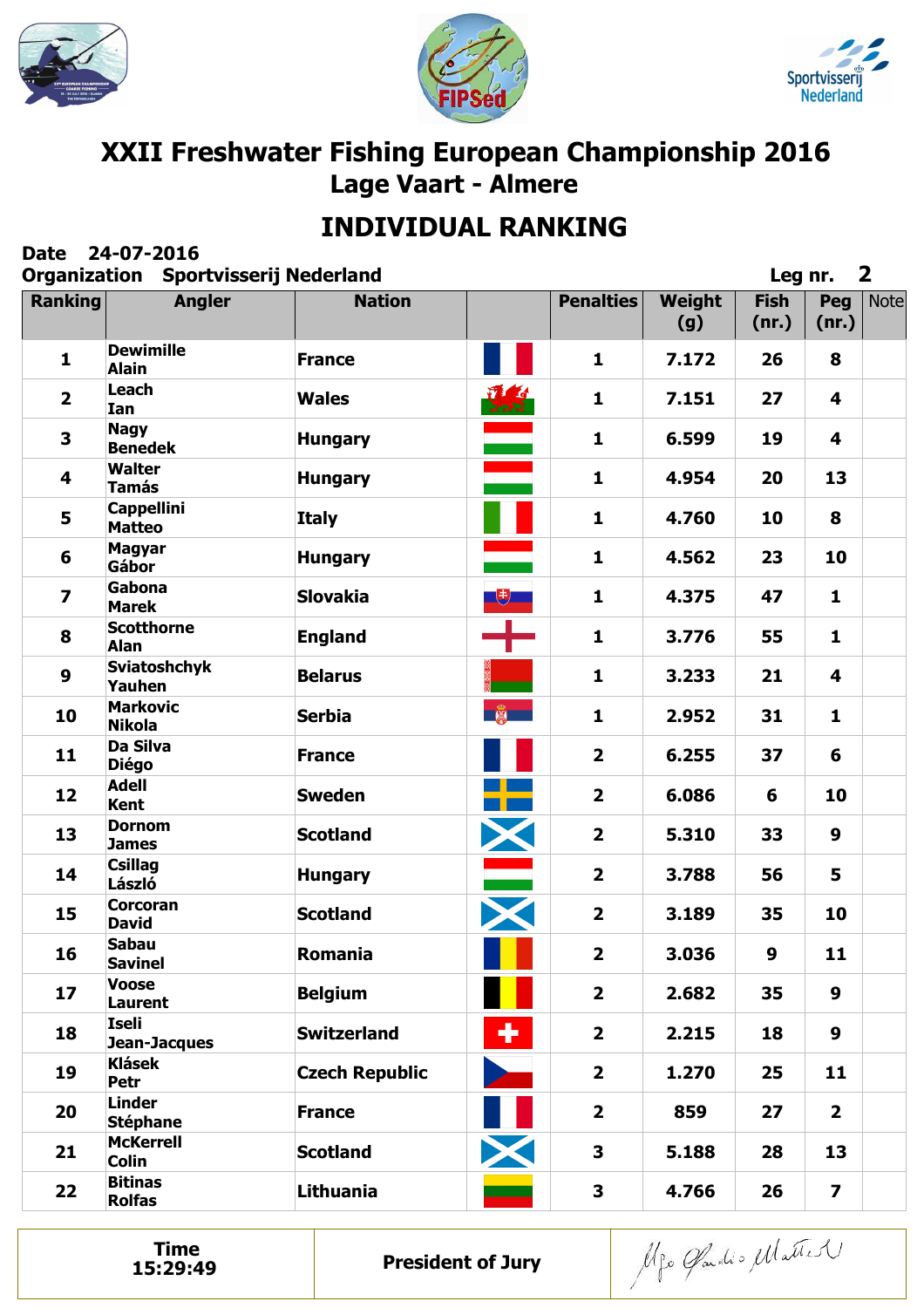





# **INDIVIDUAL RANKING**

| <b>Date</b>    | 24-07-2016<br><b>Organization Sportvisserij Nederland</b> |                    |                                         |                         |               | Leg nr.              |                         | $\overline{\mathbf{2}}$ |
|----------------|-----------------------------------------------------------|--------------------|-----------------------------------------|-------------------------|---------------|----------------------|-------------------------|-------------------------|
| <b>Ranking</b> | <b>Angler</b>                                             | <b>Nation</b>      |                                         | <b>Penalties</b>        | Weight<br>(g) | <b>Fish</b><br>(nr.) | Peg<br>(nr.)            | <b>Note</b>             |
| 23             | <b>Baranauskas</b><br><b>Martynas</b>                     | Lithuania          |                                         | $\overline{\mathbf{3}}$ | 3.569         | 22                   | 11                      |                         |
| 24             | <b>Falsini</b><br><b>Jacopo</b>                           | <b>Italy</b>       |                                         | 3                       | 3.282         | 32                   | 10                      |                         |
| 25             | <b>Speciale</b><br><b>Vladan</b>                          | <b>Serbia</b>      | $\frac{1}{2}$                           | 3                       | 3.145         | 18                   | 1                       |                         |
| 26             | <b>Frost</b><br><b>Darren</b>                             | <b>Wales</b>       | $\frac{1}{3}$<br>2.51                   | $\overline{\mathbf{3}}$ | 2.821         | 3                    | $\overline{\mathbf{z}}$ |                         |
| 27             | <b>Holst</b><br><b>Stefan</b>                             | <b>Sweden</b>      |                                         | $\overline{\mathbf{3}}$ | 2.320         | 9                    | 10                      |                         |
| 28             | <b>Zimšek</b><br><b>Andrej</b>                            | <b>Slovenia</b>    |                                         | 3                       | 2.193         | 5                    | 3                       |                         |
| 29             | <b>Roberts</b><br><b>Ben</b>                              | <b>Wales</b>       | $\sqrt{4}$<br>727                       | $\overline{\mathbf{3}}$ | 911           | 25                   | 6                       |                         |
| 30             | Gabba<br><b>Ferruccio</b>                                 | <b>Italy</b>       |                                         | 3                       | 645           | 17                   | 11                      |                         |
| 31             | <b>Nešic</b><br><b>Branislav</b>                          | <b>Serbia</b>      | $\frac{1}{2}$                           | 4                       | 4.539         | 30                   | 11                      |                         |
| 32             | Godfrey<br><b>Matt</b>                                    | <b>England</b>     |                                         | 4                       | 3.979         | 77                   | 8                       |                         |
| 33             | <b>Ward</b><br><b>Jason</b>                               | <b>Ireland</b>     |                                         | 4                       | 3.229         | 33                   | 6                       |                         |
| 34             | <b>Premoli</b><br><b>Stefano</b>                          | <b>Italy</b>       |                                         | 4                       | 3.013         | 26                   | 5                       |                         |
| 35             | <b>Edwards</b><br><b>Lee</b>                              | <b>Wales</b>       | 要                                       | 4                       | 2.130         | 30                   | 13                      |                         |
| 36             | <b>Dimitrovski</b><br><b>Petar</b>                        | <b>Slovenia</b>    |                                         | 4                       | 2.018         | 53                   | 13                      |                         |
| 37             | <b>Derry</b><br>Matt                                      | <b>England</b>     |                                         | 4                       | 1.834         | 44                   | 4                       |                         |
| 38             | <b>Valore</b><br><b>Paolo</b>                             | <b>France</b>      | $\mathcal{L}^{\text{max}}_{\text{max}}$ | 4                       | 850           | 31                   | $\overline{2}$          |                         |
| 39             | <b>Thinnes</b><br><b>Luc</b>                              | Luxembourg         |                                         | 4                       | 816           | 30                   | $\overline{2}$          |                         |
| 40             | <b>Raison</b><br>Will                                     | <b>England</b>     |                                         | 4                       | 630           | 22                   | 8                       |                         |
| 41             | <b>Bertschi</b><br><b>Christian</b>                       | <b>Switzerland</b> | ٠                                       | 5                       | 3.831         | 32                   | 12                      |                         |
| 42             | <b>Duquesne</b><br><b>Geoffrey</b>                        | <b>Belgium</b>     |                                         | 5                       | 2.818         | 61                   | 13                      |                         |
| 43             | <b>Mortensen</b><br><b>Kasper</b>                         | <b>Denmark</b>     |                                         | 5                       | 2.275         | 15                   | $\mathbf{3}$            |                         |
| 44             | Gelli<br><b>Andrea</b>                                    | <b>Italy</b>       |                                         | 5                       | 2.209         | 25                   | 9                       |                         |

**Time**<br>15:29:49

Alfo Gardio Matter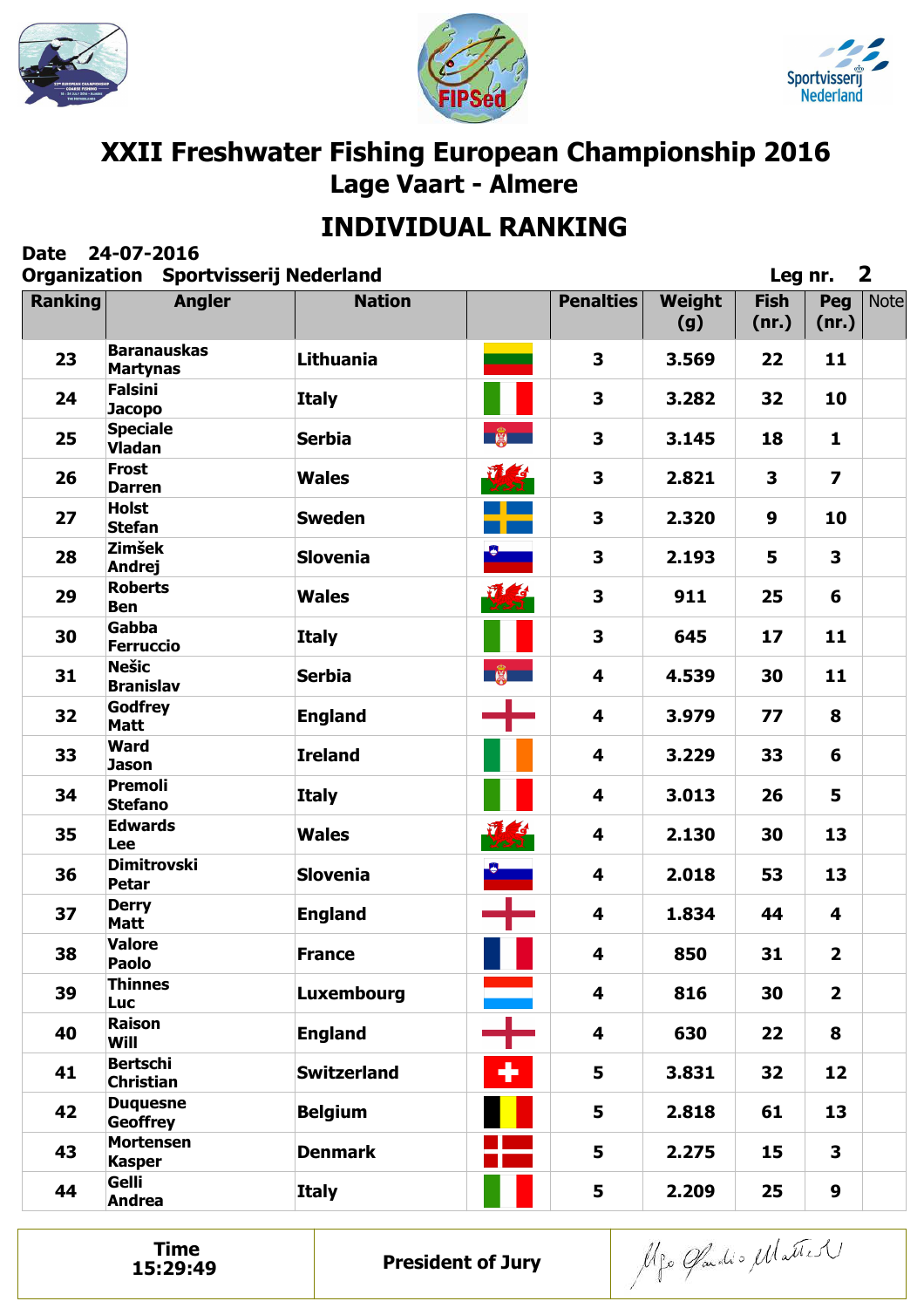





# **INDIVIDUAL RANKING**

| <b>Date</b>    | 24-07-2016<br><b>Organization Sportvisserij Nederland</b> |                       |                        |                         |               | Leg nr.              |                         | $\mathbf{2}$ |
|----------------|-----------------------------------------------------------|-----------------------|------------------------|-------------------------|---------------|----------------------|-------------------------|--------------|
| <b>Ranking</b> | <b>Angler</b>                                             | <b>Nation</b>         |                        | <b>Penalties</b>        | Weight<br>(g) | <b>Fish</b><br>(nr.) | Peg<br>(nr.)            | <b>Note</b>  |
| 45             | <b>Poiana</b><br><b>Doru</b>                              | <b>Romania</b>        |                        | 5                       | 2.092         | 12                   | $\overline{2}$          |              |
| 46             | <b>Harvey</b><br><b>John</b>                              | <b>Wales</b>          | 現実                     | 5                       | 1.475         | 43                   | 13                      |              |
| 47             | Vesligaj<br><b>Predrag</b>                                | <b>Serbia</b>         | 第一                     | 5                       | 1.191         | 32                   | 5                       |              |
| 48             | <b>Pasmans</b><br>Ramon                                   | <b>Netherlands</b>    |                        | 5                       | 782           | 24                   | 12                      |              |
| 49             | <b>Dalgleish</b><br><b>Stuart</b>                         | <b>Scotland</b>       | X                      | 5                       | 691           | 15                   | $\overline{\mathbf{z}}$ |              |
| 50             | <b>Horler</b><br>Günter                                   | <b>Germany</b>        |                        | 5                       | 478           | 15                   | 12                      |              |
| 51             | Di Venti<br><b>Eric</b>                                   | <b>Belgium</b>        |                        | 6                       | 2.839         | 36                   | 6                       |              |
| 52             | <b>Iakushin</b><br><b>Ilia</b>                            | <b>Russia</b>         |                        | 6                       | 1.333         | 38                   | 4                       |              |
| 53             | <b>Savelkoul</b><br><b>John</b>                           | <b>Netherlands</b>    |                        | 6                       | 1.133         | 57                   | 6                       |              |
| 54             | <b>Burdak</b><br><b>Sergii</b>                            | <b>Ukraine</b>        |                        | 6                       | 1.090         | 42                   | $\mathbf{1}$            |              |
| 55             | <b>Ashby</b><br><b>Sean</b>                               | <b>England</b>        |                        | 6                       | 1.050         | 43                   | $\overline{2}$          |              |
| 56             | <b>Mazurczak</b><br>Grzegorz                              | <b>Poland</b>         |                        | 6                       | 678           | 28                   | 9                       |              |
| 57             | <b>Walczak</b><br><b>Wiktor</b>                           | <b>Poland</b>         |                        | 6                       | 635           | 14                   | 13                      |              |
| 58             | Pokorný<br><b>Ondrej</b>                                  | <b>Czech Republic</b> |                        | 6                       | 618           | 15                   | 12                      |              |
| 59             | <b>Sakkara</b><br>Matti                                   | <b>Finland</b>        |                        | 6                       | 478           | 15                   | 3                       |              |
| 60             | <b>Cesarz</b><br><b>Maciej</b>                            | <b>Poland</b>         |                        | 6                       | 447           | 34                   | 4                       |              |
| 61             | <b>Semianiuk</b><br>Andrei                                | <b>Belarus</b>        |                        | $\overline{\mathbf{z}}$ | 2.585         | 13                   | 8                       |              |
| 62             | <b>Del Fabro</b><br><b>Thomas</b>                         | <b>Germany</b>        |                        | $\overline{\mathbf{z}}$ | 1.062         | 36                   | $\overline{2}$          |              |
| 63             | <b>Hanácek</b><br><b>František</b>                        | <b>Czech Republic</b> |                        | $\overline{\mathbf{z}}$ | 957           | 31                   | 3                       |              |
| 64             | <b>Hron</b><br><b>Radek</b>                               | <b>Czech Republic</b> |                        | $\overline{\mathbf{z}}$ | 782           | 18                   | 6                       |              |
| 65             | <b>Buczko</b><br>Krisztián                                | <b>Hungary</b>        | $\frac{1}{\mathbf{X}}$ | $\overline{\mathbf{z}}$ | 662           | 22                   | 12                      |              |
| 66             | <b>Woodrow</b><br><b>James</b>                            | <b>Scotland</b>       |                        | $\overline{\mathbf{z}}$ | 631           | 13                   | 11                      |              |

**Time**<br>15:29:49

Alfo Gardio Matter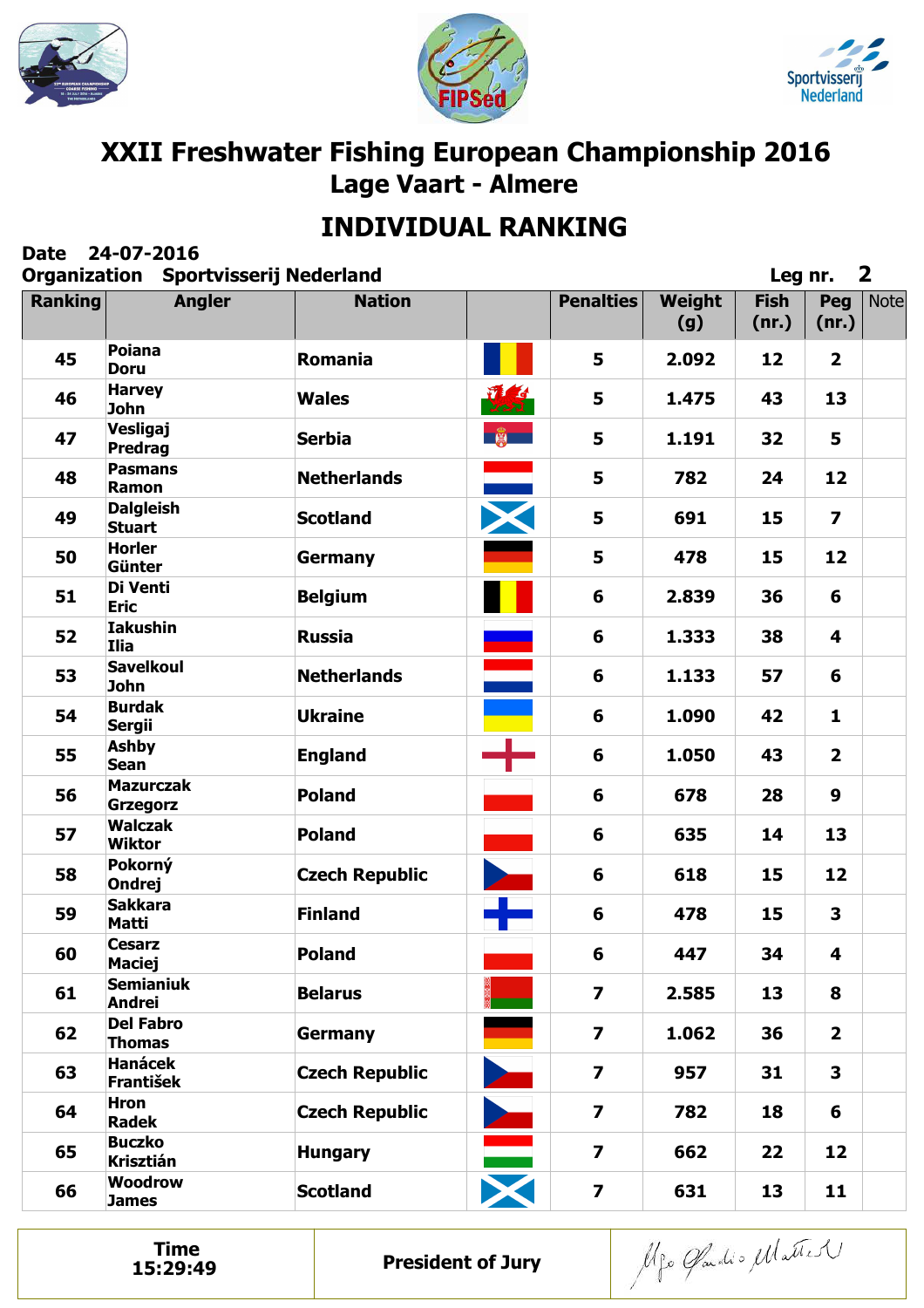





# **INDIVIDUAL RANKING**

| <b>Date</b>    | 24-07-2016<br><b>Organization Sportvisserij Nederland</b> |                    |                    |                         |               | Leg nr.              |                         | $\mathbf{2}$ |
|----------------|-----------------------------------------------------------|--------------------|--------------------|-------------------------|---------------|----------------------|-------------------------|--------------|
| <b>Ranking</b> | <b>Angler</b>                                             | <b>Nation</b>      |                    | <b>Penalties</b>        | Weight<br>(g) | <b>Fish</b><br>(nr.) | Peg<br>(nr.)            | <b>Note</b>  |
| 67             | <b>Huts</b><br><b>Kristof</b>                             | <b>Belgium</b>     |                    | $\overline{\mathbf{z}}$ | 460           | 19                   | $\overline{\mathbf{2}}$ |              |
| 68             | <b>Walsh</b><br><b>Vincent</b>                            | <b>Ireland</b>     |                    | $\overline{\mathbf{z}}$ | 414           | 13                   | 5                       |              |
| 69             | <b>Klop</b><br><b>Arjan</b>                               | <b>Netherlands</b> | $\blacksquare$     | $7\frac{1}{2}$          | 578           | 17                   | 8                       |              |
| 70             | <b>Ruban</b><br><b>Oleksandr</b>                          | <b>Ukraine</b>     |                    | $7\frac{1}{2}$          | 578           | 14                   | 6                       |              |
| 71             | <b>Báta</b><br><b>Erik</b>                                | <b>Slovakia</b>    |                    | $7\frac{1}{2}$          | 420           | 16                   | 9                       |              |
| 72             | <b>Friederichs</b><br><b>Dieter</b>                       | <b>Netherlands</b> | <u>a ma</u>        | $7\frac{1}{2}$          | 420           | 11                   | $\mathbf{1}$            |              |
| 73             | Kojc<br><b>Tilen</b>                                      | <b>Slovenia</b>    | <u>Compa</u>       | 8                       | 2.508         | 4                    | $\overline{\mathbf{z}}$ |              |
| 74             | <b>Rybnikár</b><br><b>Marián</b>                          | <b>Slovakia</b>    | $\overline{E}$     | 8                       | 869           | 23                   | 13                      |              |
| 75             | <b>Mrkušic</b><br><b>Vladan</b>                           | <b>Serbia</b>      | <b>DESCRIPTION</b> | 8                       | 852           | 17                   | 5                       |              |
| 76             | <b>O'Doherty</b><br><b>James</b>                          | <b>Ireland</b>     |                    | 8                       | 598           | 26                   | 8                       |              |
| 77             | <b>Jensen</b><br><b>Simon</b>                             | <b>Denmark</b>     |                    | 8                       | 579           | 20                   | $\mathbf{1}$            |              |
| 78             | <b>Užkuraitis</b><br><b>Povilas</b>                       | Lithuania          |                    | 8                       | 477           | 18                   | 11                      |              |
| 79             | Larsen<br><b>Peter</b>                                    | <b>Denmark</b>     |                    | 8                       | 380           | 13                   | 4                       |              |
| 80             | <b>Kaminski</b><br><b>Wojciech</b>                        | <b>Poland</b>      |                    | 8                       | 379           | 25                   | 12                      |              |
| 81             | <b>Dunaev</b><br><b>Alexander</b>                         | <b>Russia</b>      |                    | 9                       | 2.050         | 26                   | 5                       |              |
| 82             | <b>Zakrzheuski</b><br><b>Aleh</b>                         | <b>Belarus</b>     |                    | 9                       | 793           | 25                   | $\overline{\mathbf{z}}$ |              |
| 83             | <b>Drescher</b><br><b>Jochen</b>                          | <b>Germany</b>     |                    | $\boldsymbol{9}$        | 687           | 31                   | $\overline{2}$          |              |
| 84             | <b>Mindák</b><br><b>Tomáš</b>                             | <b>Slovakia</b>    | $+$                | 9                       | 541           | 12                   | $\overline{\mathbf{4}}$ |              |
| 85             | <b>Sirtsov</b><br>Iurii                                   | <b>Russia</b>      |                    | $\boldsymbol{9}$        | 446           | 42                   | 8                       |              |
| 86             | Weidner<br><b>Georges</b>                                 | <b>Switzerland</b> | ٠                  | 9                       | 376           | 26                   | 13                      |              |
| 87             | Laurynenka<br>Andrei                                      | <b>Belarus</b>     |                    | 9                       | 368           | 29                   | 6                       |              |
| 88             | <b>Hajdu</b><br><b>Attila</b>                             | <b>Switzerland</b> | ٠                  | $\boldsymbol{9}$        | 353           | 6                    | 8                       |              |

**Time**<br>15:29:49

Alfo Gardio Matter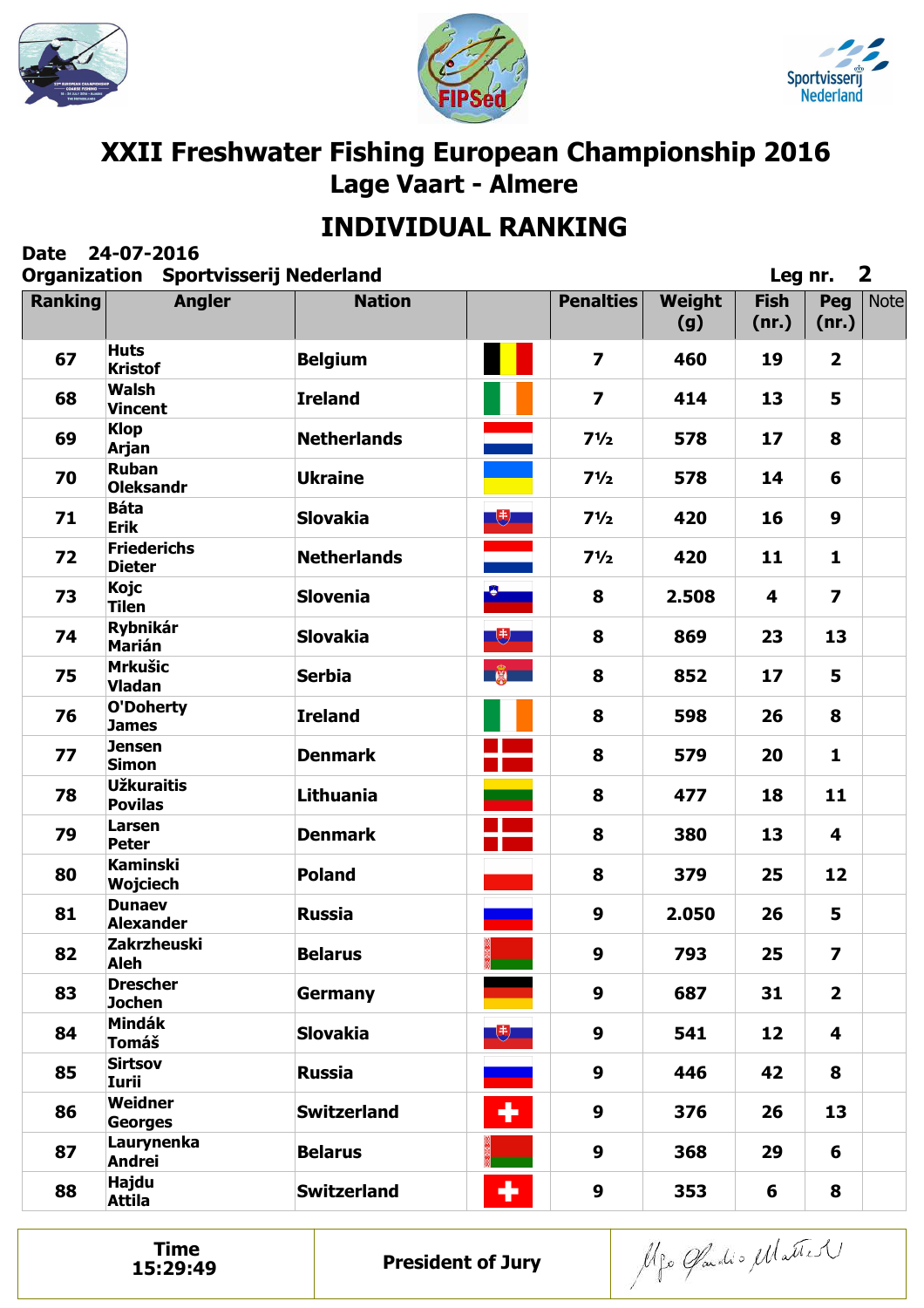





# **INDIVIDUAL RANKING**

| <b>Date</b>    | 24-07-2016<br><b>Organization Sportvisserij Nederland</b> |                       |          |                  |               | Leg nr.                 |                         | $\mathbf{2}$ |
|----------------|-----------------------------------------------------------|-----------------------|----------|------------------|---------------|-------------------------|-------------------------|--------------|
| <b>Ranking</b> | <b>Angler</b>                                             | <b>Nation</b>         |          | <b>Penalties</b> | Weight<br>(g) | <b>Fish</b><br>(nr.)    | Peg<br>(nr.)            | <b>Note</b>  |
| 89             | Pönni<br><b>Seppo</b>                                     | <b>Finland</b>        | ╋        | $\boldsymbol{9}$ | 263           | 12                      | $\overline{\mathbf{z}}$ |              |
| 90             | <b>Flam</b><br>Olli                                       | Germany               |          | $\boldsymbol{9}$ | 223           | 15                      | $\overline{\mathbf{z}}$ |              |
| 91             | <b>Adriolo</b><br>Jo                                      | <b>Netherlands</b>    | Ξ        | 10               | 1.888         | 70                      | $\mathbf{1}$            |              |
| 92             | <b>Braun</b><br><b>Steve</b>                              | Luxembourg            | e<br>Ber | 10               | 617           | 23                      | $\mathbf{1}$            |              |
| 93             | <b>Foss</b><br><b>Claus</b>                               | <b>Denmark</b>        | ۲.       | 10               | 522           | 23                      | 5                       |              |
| 94             | <b>Hrabal</b><br>Günter                                   | <b>Austria</b>        |          | 10               | 466           | 14                      | 12                      |              |
| 95             | <b>Schroll</b><br><b>Robert</b>                           | <b>Germany</b>        |          | 10               | 380           | 21                      | 6                       |              |
| 96             | <b>Kuzmenkov</b><br><b>Andrii</b>                         | <b>Ukraine</b>        |          | 10               | 355           | 23                      | 8                       |              |
| 97             | <b>Thijs</b><br><b>Luc</b>                                | <b>Belgium</b>        |          | 10               | 268           | 34                      | 5                       |              |
| 98             | <b>Kirgegård</b><br><b>Morten</b>                         | <b>Denmark</b>        |          | 10               | 238           | 13                      | 4                       |              |
| 99             | <b>Valichenka</b><br><b>Aliaksei</b>                      | <b>Belarus</b>        |          | 10               | 221           | 15                      | 4                       |              |
| 100            | <b>Vocke</b><br>Roman                                     | <b>Austria</b>        |          | 10               | 198           | 6                       | 12                      |              |
| 101            | <b>Mc Goldrick</b><br><b>Francis</b>                      | <b>Ireland</b>        |          | 11               | 460           | 17                      | 12                      |              |
| 102            | Kankaanpää<br><b>Tero</b>                                 | <b>Finland</b>        |          | 11               | 451           | 31                      | 3                       |              |
| 103            | <b>Pottelet</b><br><b>Stéphane</b>                        | <b>France</b>         |          | 11               | 339           | 19                      | 3                       |              |
| 104            | <b>Fedorov</b><br><b>Sergey</b>                           | <b>Russia</b>         |          | 11               | 296           | 13                      | 9                       |              |
| 105            | Pokorný jr.<br>Roman                                      | <b>Czech Republic</b> |          | 11               | 290           | 10                      | 11                      |              |
| 106            | <b>Koszorus</b><br><b>Botond</b>                          | Romania               |          | 11               | 287           | 12                      | 10                      |              |
| 107            | <b>Rojc</b><br><b>Boštjan</b>                             | <b>Slovenia</b>       |          | 11               | 252           | 17                      | 10                      |              |
| 108            | <b>Michalski</b><br><b>Michael</b>                        | <b>Austria</b>        | Î.       | 11               | 204           | 6                       | 11                      |              |
| 109            | <b>Stranen</b><br><b>Roger</b>                            | Luxembourg            |          | 11               | 202           | 11                      | 6                       |              |
| 110            | Potapov<br><b>Igor</b>                                    | <b>Russia</b>         | -        | 11               | 121           | $\overline{\mathbf{z}}$ | 10                      |              |

**Time**<br>15:29:49

Alfo Gardio Matter